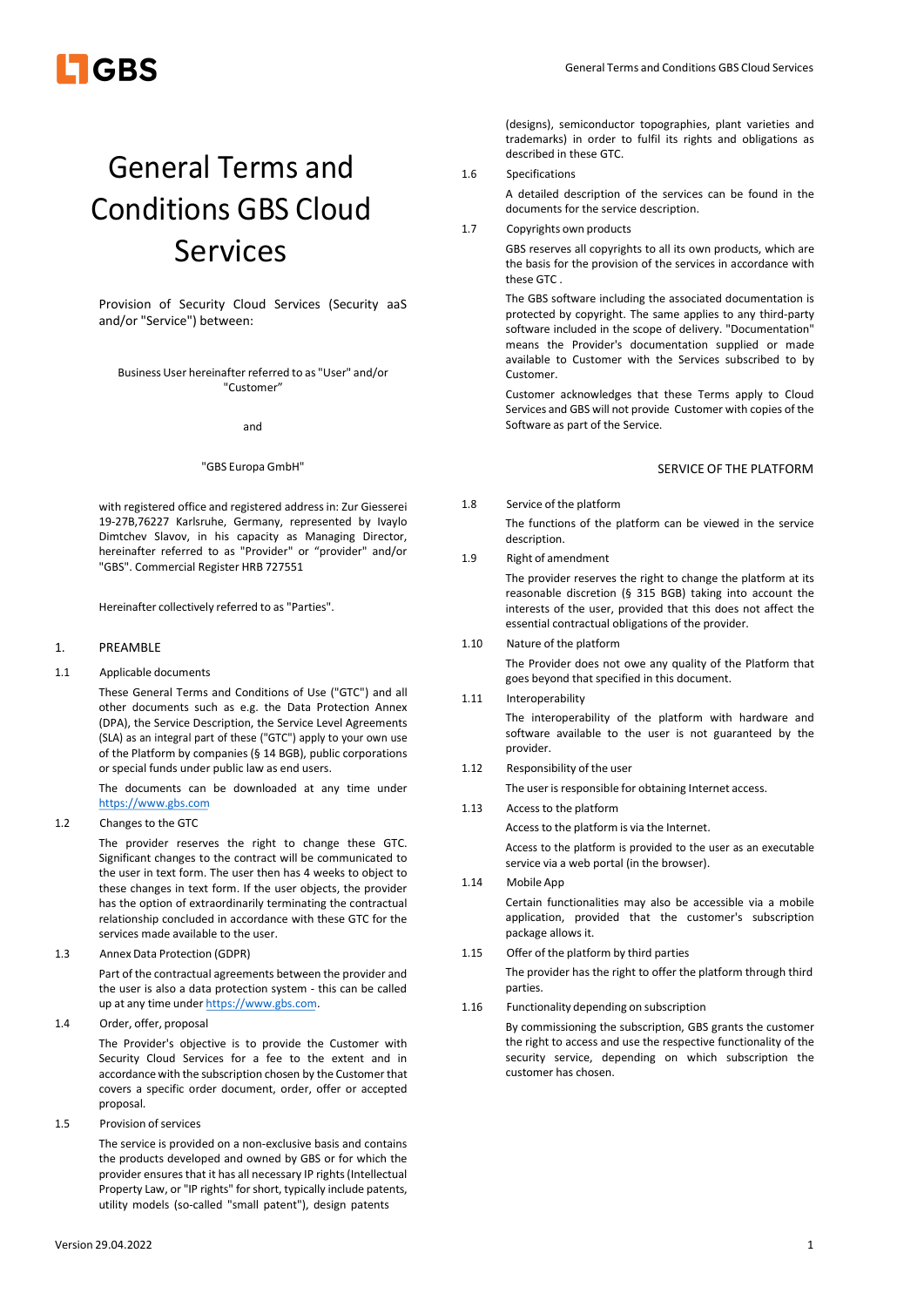

- 2 Right of use
- 2.1 Access and use of the Services

GBS grants the customer on a non-exclusive basis the right to access and use the Services, as set out in these GTC and the selected subscription.

- 3 Use of the platform
- 3.1 Prerequisite for using the platform

To use the platform, a one-time registration as a user is required via one of the following ways:

- a) by filling in an electronic form in the web portal or,
- b) by sending an e-mail to the provider or,
- c) by concluding a written contract,

where all these methods require at least the specification of a forename and surname, as well as an e-mail address that is used as a username.

3.2 Contract

By carrying out one of the aforementioned measures, the user submits a legally binding application to the provider on behalf of the customer. This is confirmed or rejected by the provider; in the event of confirmation by the Provider, the Customer declares that he is entitled to bind the respective company to these Terms and Conditions (GTC).

#### 4 Restrictions

4.1 Scope of license rights

Customer shall not be granted any license rights in respect of the Product and Services other than those expressly set forth in these Terms and Conditions and the corresponding Service Description.

4.2 Prohibition of abuse

Under no circumstances shall the Customer be entitled to use the license, or any part of the license granted to the Customer under these GTC, for purposes other than those expressly specified in these GTC.

4.3 Transfer of rights and obligations

Customer has no right, among other things: to transfer, resell, reassign, reuse, etc. the Services and its own rights and obligations in relation to the Services.

4.4 Prohibition of manipulation

Customer may not disable, manipulate, or otherwise attempt to circumvent any billing mechanism that measures use of the Services.

4.5 Only intended use

The customer may only use the services in accordance with the provisions of these GTC. Customer may not reverse engineer, decompile, disassemble, or circumvent any technical limitations on the Services.

The customer must not and must not allow anyone to do so, including but not limited to:

- a) reissue the services,
- b) make the Services available to third parties who are not authorized under these Terms and Conditions;
- c) use or access the Services to provide service office, timesharing or other computer hosting services to third parties;

SERVICE USAGE d) modify the Services or the Documentation or create derivative works from them ("Documentation" means the User Manuals, Online Help, Release Notices, Training Materials and other documentation provided or made available to Customer by GBS for the use or operation of

the Services.)

- e) Remove, modify, or obscure any copyright, trademark, or other proprietary notices contained in the software used to provide the Services or in the Documentation.
- 4.6 Ownership rights

Subject to the limitations contained herein, GBS (or its subcontractors) owns all right, title and interest in and to the Services, Documentation and other services provided under these Terms, including all modifications, improvements, upgrades, derivative works and related feedback, and the intellectual property rights contained therein.

4.7 Intellectual property rights

"Intellectual Property Rights" means patents of any kind, design rights, utility models or other similar invention rights, copyrights, rights in mask works, trade secrets or confidentiality rights, trademarks, trade names and service marks and all other intellectual property rights, including registrations for any of the foregoing, in any country arising out of statutory or customary provisions or from contracts whether completed or not, which exist now or are subsequently registered, granted or acquired.

5 End User

The Customer controls the access of the End Users and is responsible for their use of the Product in accordance with these GTC.

- 6 Updates and maintenance
- 6.1 Changes to the Services

GBS may make changes to the Services to ensure their proper operation and security resistance.

- 6.2 Service Interruptions All updates are non-disruptive and should not result in service interruptions.
- 6.3 Expected failures

In the rare cases where downtime is to be expected, GBS will schedule the activity and notify the Customer at least 1 (one) week in advance of the exact execution period.

Exceptions to this may apply if the service is disrupted or vulnerable and critical updates need to be made urgently to prevent outages or data breaches.

6.4 Regular updates

Regular non-disruptive updates are performed to ensure that the system is backed up and up to date.

- 7 Prices, terms of payment, delay
- 7.1 Amount of costs

The cost of paid services on the platform depends on the choice of functions and services configured by the user. For the paid services, the tariffs or the prices stated in the order apply as of the day of the order. Tariff changes become effective when the user has agreed to the selected tariff. All prices are quoted in EUR and do not include Value Added Tax (VAT).

7.2 Remuneration

The customer owes the Provider a remuneration as described in one of the following ways. The portal provides offer details for available subscription offers, which can basically be categorized into one or a combination of the following: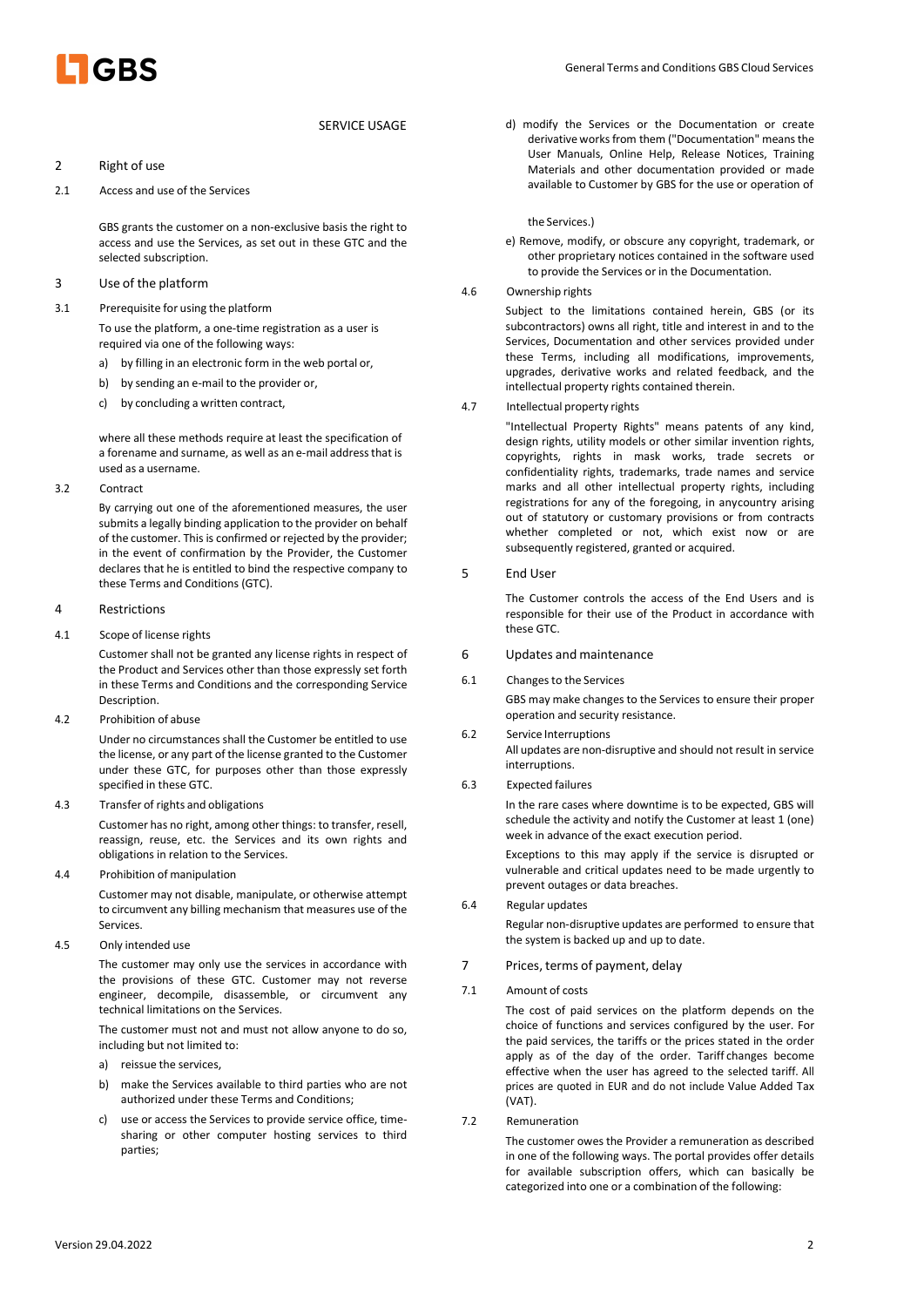

#### 7.2.1 Commitment offers

The customer undertakes in advance to purchase a certain number of services for use during the term and to pay in advance or at regular intervals during the term before use. Additional or other uses (e.g. uses that exceed the customer's committed quantity) may be invoiced as a consumption offer.

7.2.2 Consumption offer (also known as pay-as-you-go).

The customer pays based on the actual use in the previous month without prior obligation. Payment is made monthly.

7.2.3 Order

Additional orders are processed with the written consent of the customer, in which he agrees to the quantity, the type of licenses and the price. This is achieved by the customer placing an order by e-mail on the basis of a valid offer. If a more automated approach is available in the future, the customer will be notified and decide whether he wants to use it.

- 7.3 Pricing and payment terms.
- 7.3.1 Payments are due 15 (fifteen) days after invoicing.

The Provider hereby undertakes to issue the original invoice to the Customer after the Customer has subscribed to the Service and can use it. No prior or subsequent approval of the customer is required for the issuance of the invoice. Upon receipt of the invoice, the service is deemed accepted and the invoice amount is due.

7.3.2 Commitments

In the case of commitment offers, the price level may be based on the quantity of services ordered by the customer. For some offers, the customer can change the quantity and quality of the services ordered during the term, and the price level can be adjusted accordingly. However, changes in the price level do not apply retroactively.

During the term of the Customer Subscription, the prices for Services will not be changed at the time of the start or extension of the Customer's commitment period, except for previews where the prices are marked as temporary.

All prices are subject to change at the beginning of each subscription renewal.

7.3.3 Consumption Offers

In the case of consumption offers, the prices can be changed at any time with a 1 (one)-month notice period.

7.4 Obligation

The Customer undertakes to make all payments under this Agreement to the following bank account of the Provider:

Volksbank Karlsruhe

BIC: GENO DE61KA1 IBAN: DE47 6619 0000 0055 0098 05

# TERM OF SUBSCRIPTION / GTC

- 8 Period of validity
- 8.1 Runtime

These GTC come into force on the day of commissioning a Cloud Security Service and shall remain in force until termination or expiry of all subscriptions running under it .

8.2 Termination, minimum term

The subscription to the platform runs until the termination of the subscription by the user, but not shorter than the minimum term specified in the service description of the respective service.

# 8.3 Period of notice

The Provider may terminate the User's subscription on the Platform with a notice period of 30 days. Before the termination of the subscription by the Provider, the User will be informed by the Provider by e-mail so that he can take the necessary measures to compensate for or minimize any downtime of the associated services. Termination can be made by deleting the user account.

8.4 Automatic renewal

The minimum contract period is defined in the service description. If neither the user nor the provider terminates the contract in writing at the latest one month before the end of the agreed term, the term of the fee-based services shall be extended again by the minimum subscription period.

8.5 Consequences of termination of subscription

Upon termination of the subscription, the user's profile, access to the platform and all data flows associated with this user via the platform will be blocked. The member profile and the user's data will be deleted within 168 (one hundred and sixtyeight) hours after deletion of the user account.

8.6 Extraordinary termination

The right to extraordinary termination for good cause (§ 314 BGB) remains unaffected by this. An important reason for the provider is given in particular if

- a) the user has continuously and culpably violated these GTC in a serious manner or despite a warning from the provider, or
- the user is in default with the payment of the costs for the use of fee-based services despite a warning from the provider and a delay of at least two calendar weeks.

#### RIGHTS AND OBLIGATIONS OF THE PARTIES

- 9 Content and obligations of users
- 9.1 The customer is solely responsible for the customer data
	- Customer is solely responsible for the content of all Customer Data and will secure and maintain all rights to Customer Data necessary for GBS to provide the Services to Customer without infringing the rights of third parties or otherwise obliging GBS to Customer or third parties.
- 9.1.1 No further obligation on the part of GBS

GBS shall at no time assume any further obligations with respect to customer data or Customer's use of the Product Services than those expressly set forth in these Terms and Conditions or required by applicable law.

9.1.2 The customer is responsible

The customer is solely responsible for compliance with the legal provisions regarding the content posted by it.

9.2 Prohibition of abuse

In particular, users are prohibited from doing the following: violating third-party property rights such as trademark, copyright and name rights, posting offensive, defamatory, pornographic, youth-endangering or otherwise criminally relevant content, unreasonably harassing other users and/or third parties, e.g. through unwanted advertising (spam) and offensive or sexually oriented communication, and trying to use the platform, the security systems used by the provider or the impair content available on the platform by altering data, computer sabotage, falsifying evidentiary data, suppressing evidentiary data, computer fraud, spying on data, interception of data or other criminal offences, whereby corresponding attempts are reported by the provider to the competent public prosecutor's office.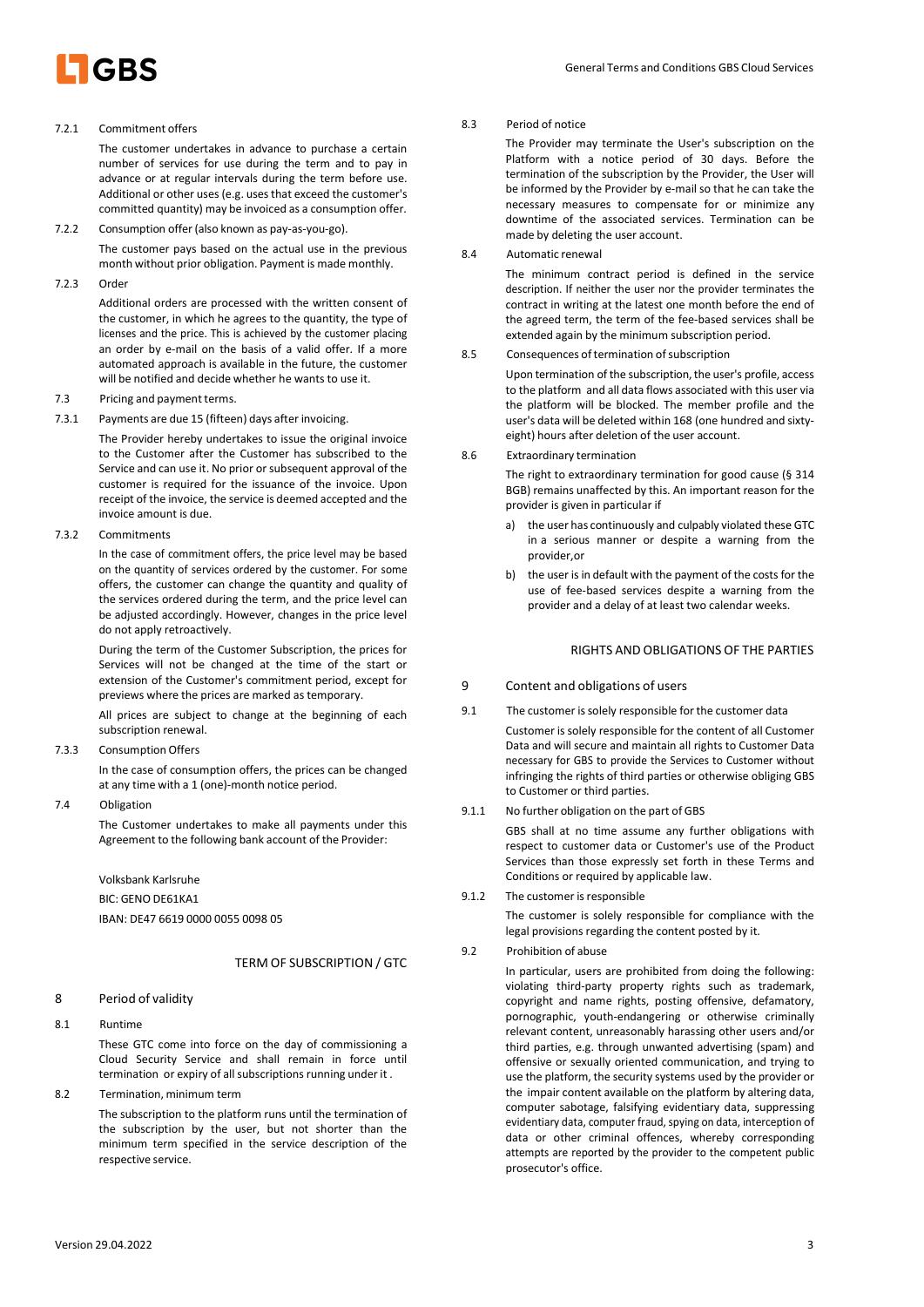

# 9.2.1 Customer Input

Customer is solely responsible for collecting, entering and updating all Customer Content stored on the Host and ensuring that the Customer Content does not contain anything that actually or potentially infringes or misappropriates the copyright, trade secret, trademark or other intellectual property right of any third party, or

contain anything that is obscene, defamatory, harassing, offensive or malicious.

- 9.2.2 The customer commits to:
	- a) notify GBS immediately of any unauthorized use of a password or user ID or any other known or suspected breach of security;
	- b) inform GBS immediately and make reasonable efforts to prevent any unauthorized use of the Service that is known or suspected to the Customer; and
	- c) Not provide false identity information in order to access or use the Services.
- 10 Return and deletion of customer data. "EXIT-Management"

The customer can extract and/or delete his own customer data at any time. Customer data include settings for single sign on in the customer's Microsoft O365 client; Quarantined emails; Settings for mail processing; Email Signature Templates Logo/Active Directory LDIF for Email Signatures and Permissions.

10.1 Retention periods

If a subscription expires or ends, GBS will retain all Customer Data that Customer has not deleted for at least 30 (thirty) days so that Customer can extract it, except for free trial versions, where GBS may delete Customer Data immediately without retention period, but no later than 30 (thirty) days after the trial expires.

10.2 Deletion of customer data

Upon expiration of this retention period, GBS will delete all Customer Data, including all cached or backup copies, within 7 (seven) days of the end of the retention period.

10.3 No further retention obligation

The Customer agrees that GBS has no additional obligation to further retain, export or return Customer Data and that GBS shall not be liable in any way for the deletion of Customer Data in accordance with these Terms.

10.4 Statutory retention periods

Excluded from this are statutory retention periods.

# 11 Suspension

- 11.1 GBS reserves the right to suspend Customer's use of the Services if:
	- a) this is reasonably necessary to prevent unauthorized access to Customer Data;
	- b) the customer does not respond within a reasonable period of time to a claim for alleged infringement;
	- c) the customer does not pay amounts due under these GTC; or
	- d) the customer violates other provisions of these GTC.

#### 11.2 Consequences of suspension

If one or more of the above conditions in Art. 11.1 a), b), c.) and/or

d) occur, then a suspension applies to the minimum necessary part of the Services and is only effective as long as the condition or need exists.

GBS will notify Customer prior to the suspension unless GBS reasonably believes that an immediate suspension is necessary.

GBS may also terminate the Account if Customer's use of the Services is suspended more than twice within a period of 12 (twelve) months.

GBS reserves the right to suspend the provision of the Services if GBS reasonably concludes that Customer is causing direct, serious and/or ongoing damage to GBS or others.

GBS shall not be liable to Customer or any third party for any liabilities, claims or costs arising out of or in connection with any suspension of the Services under this Section.

11.3 Right of suspension

In the event that the Customer does not pay within the relevant period as described in 0Article 7, including in the event of non-payment due to an emergency and/or force majeure, GBS reserves the right, without prior notice and without further formalities, to suspend the services to be provided until full payment of the outstanding amount. The date of payment is the date on which the respective amount is credited to the bank account of GBS.

11.4 GBS is not responsible for suspension

In the event of suspension of the services to be provided, GBS shall not be responsible for these actions and any other resulting effects therefrom. Customer shall defend, indemnify and hold GBS harmless from and against any and all claims, suits, demands, liabilities and damages arising directly or indirectly from Customer, its affiliates or end customers arising out of any third party claims (including but not limited to claims by or against Customer's suppliers, contractors or customers) arising out of the Services and/or use of the Services.

# 12 Customer's duty to cooperate

12.1 Provision of information

The customer shall provide all necessary information for the initial setup in a timely manner, such as e.g., technical details, company data, contact details of the responsible person, etc., so that GBS can provide the services.

12.2 Accuracy and punctuality of information

Customer acknowledges that GBS's ability to provide the Services in the manner intended may depend on the accuracy and timeliness of such information and support.

- 13 Compliance with the law
- The customer is obliged to comply with the law

Customer is required to comply with all applicable local, state, national and foreign laws in connection with its use of the Services, including laws on data protection, international communications and the transfer of technical or personal data.

13.2 GBS has no control over the information

Customer acknowledges that GBS has no control over the content of the information submitted by Customer through the Services.

13.3 Additional restrictions

Customer may not upload, publish, reproduce or distribute any information, software or other material protected by copyright, privacy or other intellectual property rights without first obtaining the permission of the owner of such rights.

## 14 Right to copy customer content

Subject to the terms and conditions of these GTC, Customer grants GBS a limited, non-exclusive and non-transferable right to copy, store, configure, execute, display and transmit Customer Content solely to the extent necessary for the provision of the Services to Customer is required.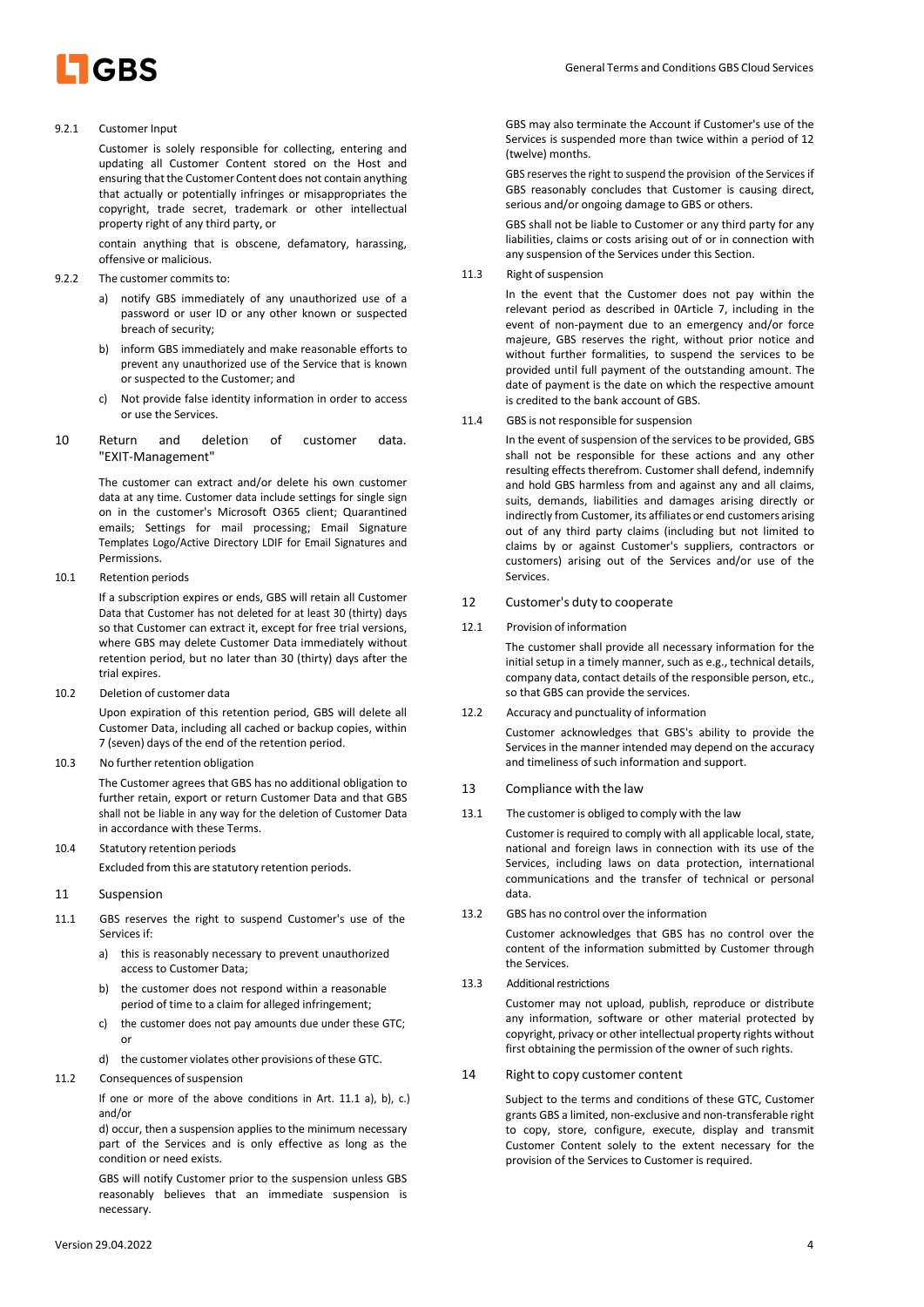

#### 15 Warranty

15.1 Warranty

GBS warrants that it will provide the Services in a professional manner and meet the terms of the SLA as detailed in the SLA document available at https://www.gbs.com.

15.2 Exclusion of warranty

This warranty is subject to the following limitations:

15.2.1 Limitations:

- a) any implied warranties, guarantees or conditions that cannot be excluded for legal reasons shall be effective for 1 (one) year from the date of the commencement of the Limited Warranty;
- b) this warranty does not cover problems caused by accidents, misuse or use of the Services in a manner that is inconsistent with these Terms or the published documentation or guidance, or that are due to events beyond GBS's reasonable control;
- c) this warranty does not apply to problems caused by noncompliance with the minimum system requirements; and
- this warranty does not apply to previews or free quotes.
- 15.2.2 GBS does not guarantee uninterrupted service

GBS does not warrant that the Services will be error-free or uninterrupted.

15.2.3 The service is subject to external influences

Customer acknowledges that GBS does not control the transmission of data through communication facilities, including the Internet, and that the Service may be subject to restrictions, delays and other problems associated with the use of such communication facilities.

15.2.4 No guarantees

The parties acknowledge that GBS makes no warranties, express, implied, statutory, or otherwise, including warranties of merchantability or fitness for a particular purpose.

15.2.5 GBS responsibilities

GBS undertakes to take all reasonable measures to ensure the availability, functionality, and security of the system.

15.2.6 GBS exclusion of liability

GBS cannot be held liable if the Customer is unable to use the Service for reasons caused by itself or one of its subcontractors.

15.3 Consequences of non-compliance with the SLA

If the terms of the SLA are not met, the Customer has the right to claim compensation in the form of free use of the specific Service, which corresponds to the duration of the violation of the respective SLA. Compensation will be paid in the subsequent accounting period.

#### **LIMITATION**

# 16 Restrictions on compliance

- 16.1 The parties are each liable without limitation:
	- a) in case of intent or gross negligence;
	- b) to the extent of any warranty assumed by the respective party;
	- c) in the event of fraudulent concealment of a defect;
	- d) in case of injury to life, body, or health;
	- e) as laid down in the Product Liability Act.

If essential obligations are negligently violated and the achievement of the purpose of these GTC is jeopardized, or in the case of negligent violation of obligations, the fulfillment of which is an essential prerequisite for the proper fulfillment of

these GTC, the liability of the parties is limited to contractually typical, foreseeable damages.

16.3 Exclusion of liability in case of negligence

In all other respects, liability for damages caused by negligence is excluded.

16.4 No liability for consequential damages

Neither party shall be liable to the other party or any third party for any indirect, incidental, consequential, punitive or special damages, or for any damages arising out of loss of profits, income, business interruption or loss of business information (even if the party has been advised of the possibility of such damages) arising out of or in connection with these Terms.

16.5 Customer responsibility for acts/omissions of administrator users

> The customer is solely responsible for the acts and omissions of its administrator users. GBS is not liable for data or loss of functionality caused directly or indirectly by the administrator users.

16.6 Limitation

GBS shall not be liable in the event of negligence towards Customer, an End User or any other natural or legal person for any amount exceeding the total amount paid by Customer to GBS for the Services in the twelve months immediately preceding the event giving rise to the claim. Under no circumstances will GBS' total liability exceed the total amount paid by the customer to GBS during the term of these GTC.

# SECURITY, PRIVACY AND DATA PROTECTION

17 Safety

GBS maintains appropriate technical and organizational measures, internal controls and data security routines to protect customer data from accidental loss or alteration, unauthorized disclosure or unauthorized access or unlawful destruction. The customer bears full responsibility for the configuration of the email security platform to ensure adequate security, protection and backup of the customer data.

18 Privacy and data protection

GBS treats customer data in accordance with the requirements of the General Data Protection Regulation (GDPR). The details are regulated in a separate data protection annex (DPA).

19 Ownership of customer data

The customer retains all rights, titles and interests to and in the customer data. GBS does not acquire any rights to the Customer Data, except for the right to host the Customer Data as part of the Services, including the right to use and reproduce the Customer Data only to the extent necessary toprovide the Services.

20 Use of customer data

GBS uses the customer data exclusively for the provision of the services to the customer. This use may also include troubleshooting to prevent, find, and troubleshoot problems with the operation of the Services. It may also include improving features to find and protect against threats to users.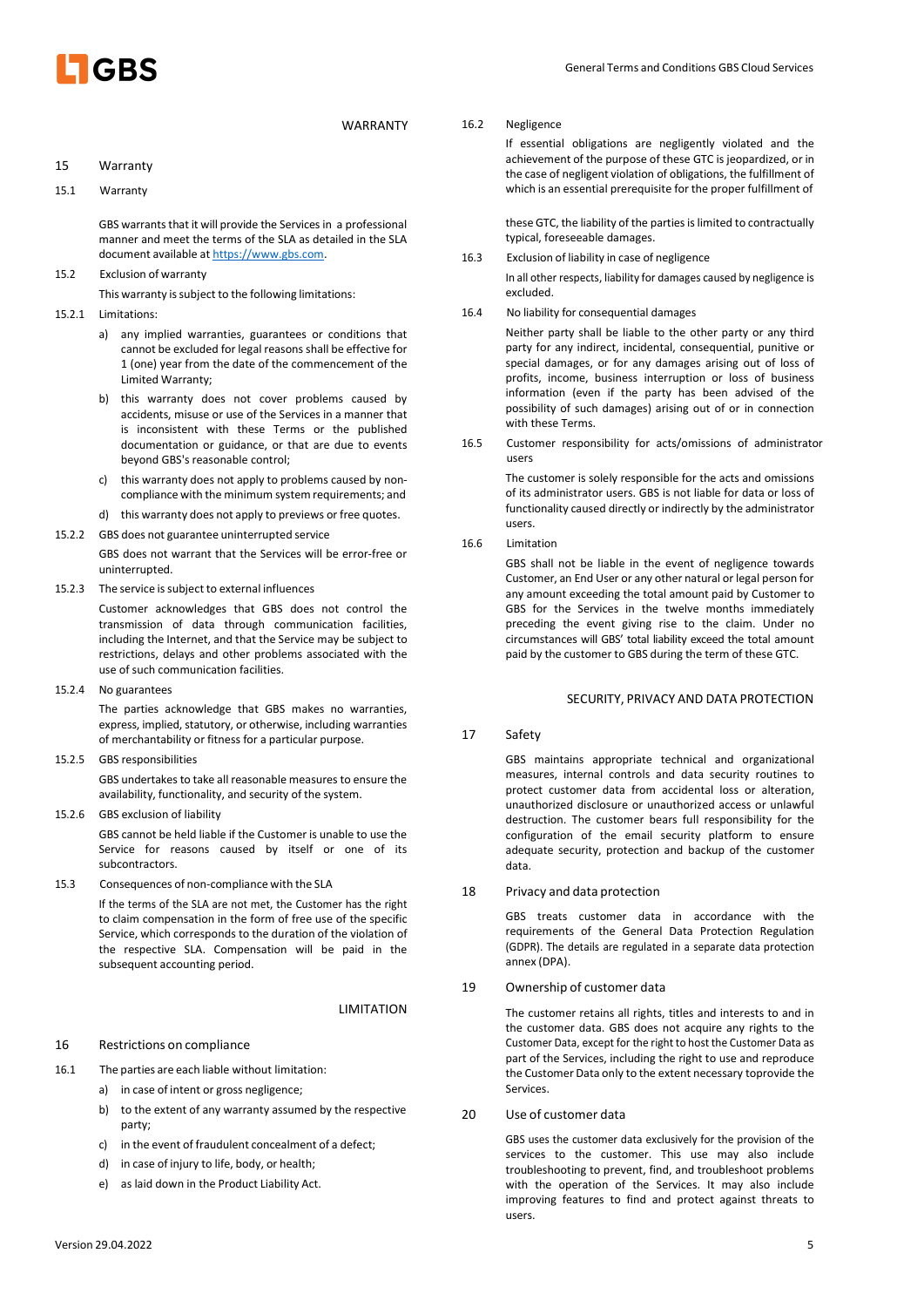

# 21 Third-party technology

#### 21.1 No third-party license

Unless expressly stated in the service description or documentation, GBS does not provide a license to use thirdparty products.

21.2 License agreement with third parties

All third-party products that are not licensed through GBS are subject to the respective vendor's license agreement and/or other specific terms.

21.3 Third Party License Information

GBS provides information about the special conditions of the subcontractors on the GBS website under https://www.gbs.com. More information can be found on the official websites of the subcontractors and in case of questions you can contact the respective subcontractor.

21.4 Acceptance of third-party terms and conditions

By accepting these GTC of GBS, the customer declares that he has read, understood, and accepted the respective terms and conditions of the subcontractors, even if they were supplied with the respective guidelines and documentation.

- 21.5 Regulation by license agreement with third parties Customer's right to use third-party technology, which may be appropriate or necessary for use with some GBS programs and services, is governed by the terms of the Third-Party Technology License Agreement.
- 21.6 Right of use of third-party products Any third-party products included in or provided with the

Services may only be used as part of the Services.

21.7 Third Party Limited License

The End User Licenses for such Products allow the End User to use the Products in their entirety, with data access limited to data created or used by the Products (referred to as the "Limited License").

21.8 No warranty for direct purchase from third parties

GBS makes no representations or warranties regarding the license terms, or the operation of third-party products obtained directly from a third party.

21.9 In the case of direct purchase, responsibility lies solely with the customer

> Customer or End Users are responsible for support and maintenance of third-party products not licensed through GBS. GBS is not responsible in this regard.

- 22 Third-party enquiries
- 22.1 No transfer of customer data to third parties

GBS does not disclose Customer Data to third parties (including law enforcement agencies, other government agencies or civil litigants; with the exception of GBS's subcontractors), except at the customer's direction or as required by law.

22.2 Request for disclosure to third parties

Should a third-party contact GBS with a request for customer data, GBS will attempt to redirect the third party to request this data directly from the customer. As part of this effort, GBS may share Customer's basic contact information with the third party.

22.3 Notification of Forced Disclosure

In the event that GBS is required to disclose Customer Data to third parties, GBS will promptly notify the Customer and provide a copy of the request, unless prohibited by law.

22.4 The customer is responsible for inquiries from third parties The Customer is responsible for responding to requests from third parties regarding the use of the Services, such as e.g.

requests for the removal of content in accordance with the Personal Data Protection Act, in particular the provisions of the GDPR.

- 23 Subcontractors
- 23.1 Right to use third-party technologies and services

GBS may use third-party services and software licenses to provide and supplement the described services, such as the Microsoft Azure platform for hosting the Solution, third-party anti-virus and anti-spam engines to improve customer protection.

23.2 Right to subcontract

GBS may engage other companies to provide limited services on behalf of GBS, such as customer support. Such subcontractors may only receive Customer Data for the purpose of providing the Services for which they have been engaged by GBS and are prohibited from using Customer Data for any other purpose.

# OTHER PROVISIONS

- 24 Confidential Information
- 24.1 Obligation of secrecy

The parties undertake not to disclose to third parties any information known to them about the performance of the Service, even after its termination, unless the disclosure of such information is necessary for the performance of the Service or due to an applicable normative act.

24.1.1 Definition of "confidential information"

For the purposes of this provision, "Confidential Information" means all technical or other data, business plans, information for employees, business records, business partners, documents relating to projects, marketing reports, list of employees and their data, signed contracts, contractual relationships, model contracts, policies and procedures relating to this Service.

24.1.2 Definition of "Disclosing Party"

For the purposes of this provision, "Disclosing Party" means any party that discloses Confidential Information, and "Receiving Party" means any Party that receives Confidential Information under these Terms.

24.1.3 Scope of Confidential information

Confidential Information also means any information that protects the disclosing party from unrestricted disclosure to others provided by the disclosing party or its representatives to the receiving party or its representatives in writing or in any other tangible form and clearly identified as confidential or protected at the time of disclosure by a corresponding legend indicating: that the information is considered confidential or proprietary by the disclosing party, including but not limited to information relating to the following:

- a) the activities of the disclosing party;
- b) the research and development or investigations of the disclosing party;
- the business of an end user or partner of the disclosing party;
- d) the characteristics, employees, finances, and activities of the disclosing party;
- e) the following information relating to software and related documentation, including but not limited to Vendor's products and materials (respectively, the "Disclosing Party Software"): discoveries, inventions, concepts, designs, flow charts, documentation, product specifications, techniques and processes relating to the disclosing party's software; and